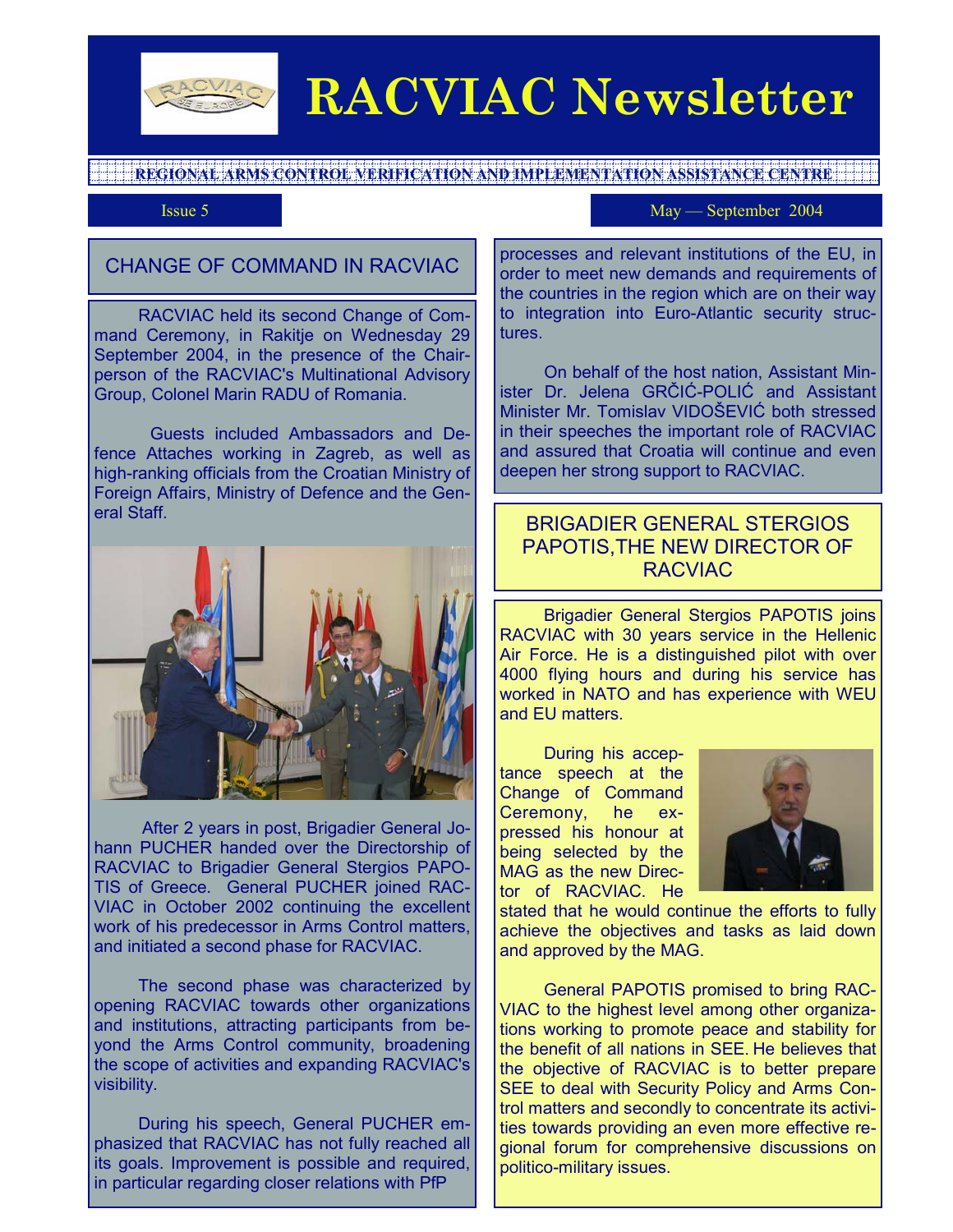## DEFENCE MINISTERS VISIT RACVIAC

 RACVIAC had the honour to host the Ministers of Defence of Bosnia and Herzegovina and Serbia and Montenegro, Mr Nikola RADO-VANOVIĆ and Mr Prvoslav DAVINIĆ, who visited RACVIAC on Tuesday 25 May 2004. It was also our pleasure to host Ambassador Janez PREMOŽE, the Chairman of Working Table III (Defence and Security Issues) of the Stability Pact.

 The Ministers were invited to take part in RACVIAC's Seminar on **Military-Political Security Issues and Possibilities for Regional Cooperation in SEE;** the two Ministers made a statement to the Seminar participants on their national Military-Political Security Issues. Their visit was connected with the first ever meetings with their Croatian counterpart Mr RONČEVIĆ.

 The Ministers commented on the challenges facing their nations on the road to defence reform, and highlighted the progress made to date as well as their aspirations for the future.



 Both Ministers expressed their nations orientation towards Euro-Atlantic integrations (PfP, NATO, EU), and stressed that one of the key elements for security and stability in the region is multilateral co-operation between Croatia, Bosnia & Herzegovina and Serbia & Montenegro. They also expressed their support for RACVIAC and commended RACVIAC's efforts in fostering and strengthening regional co-operation. Each Minister stated that the biggest challenge facing them was the lack of knowledge of people at all levels, and emphasized the need to develop expertise, better education and a change of mindset.

It was clearly underlined by the Ministers, that RACVIAC has a relevant role to play in assisting the countries of the region regarding the improvement of the capacity of staff working in Ministries and Parliamentary Committees.

#### 10<sup>th</sup> MAG MFFTING

 45 representatives from 19 countries met in RACVIAC, Rakitje, Croatia, from Monday 13 to Wednesday 15 September 2004, for the 10th meeting of the Multinational Advisory Group (MAG). Also present at the meeting was Ambassador Janez PREMOŽE, the Chairman of Working Table III of the Stability Pact, as well as the Director Designate of RACVIAC – Brigadier General Stergios PAPOTIS from Greece.

 The meeting was chaired by Colonel Marin RADU from Romania, the newly appointed MAG Chairperson. Major topics discussed during the meeting included:

- RACVIAC's Programme for 2005
- Financing of RACVIAC for 2005
- Selection of the new Director of the RACVIAC
- MAG Terms of Reference
- Discussion on RACVIAC Personnel/Manpower; RACVIAC SOP; Friends of the Chair

 At the meeting, the MAG members present fully supported and accepted the nomination of Brigadier General Stergios PAPOTIS, as their candidate for the position of Director of RAC-VIAC. The Chairperson welcomed the new Director and General PAPOTIS introduced himself and thanked the MAG for entrusting their confidence in him.

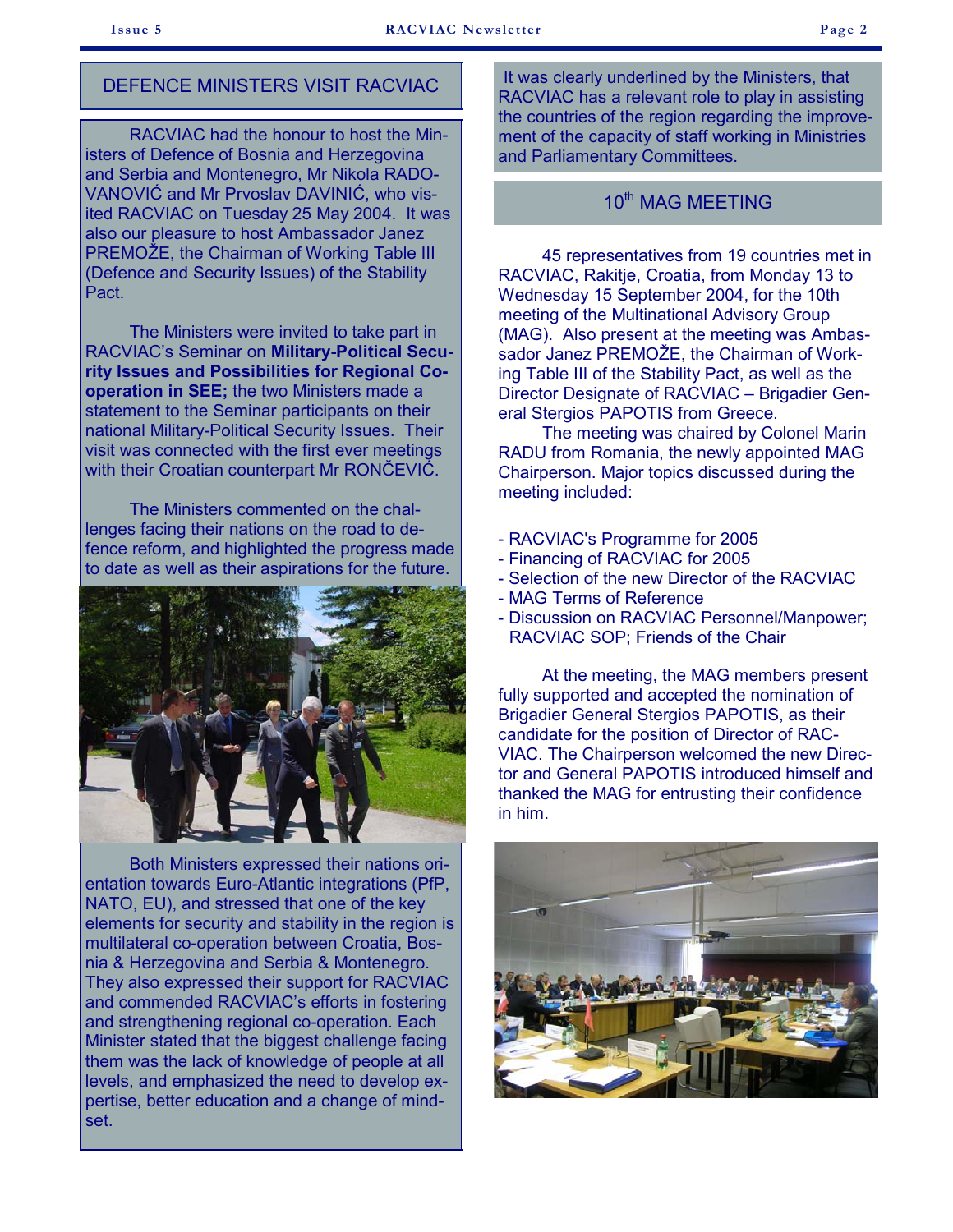During the Meeting, the MAG agreed the establishment of an open ended group called the "Friends of the Chair". The Friends of the Chair will be an informal structure to help the Chairperson fulfil his tasks, will offer support to the MAG Chairperson in his tasks, and assist when decisions need to be taken.



 The MAG Secretary, Aji BUCHANAN, bid a sad farewell to the MAG representatives present. Aji BUCHANAN joined RACVIAC in August 2000 and has been responsible for organizing all 10 MAG Meetings held to date, as well as assisting the MAG Chairpersons' in all other MAG matters.

## RACVIAC SEMINAR ON "CONTEMPORARY LEADERSHIP IN THE ARMED FORCES"

 RACVIAC's Seminar 07/04 was held from 20 to 23 September 2004 in RACVIAC, Zagreb. The aim of this high-level seminar was to define the scope of, and the constraints on Leadership in contemporary Armed Forces.

The objectives of the Seminar were to:

- − Assess the role and responsibilities of the armed forces in a modern democracy.
- − Put forward and discuss criteria for modern military leadership.
- − Analyse and interpret the effects of international/national obligations, law regulations and agreements/documents on commanders.
- Discuss ways to increase awareness of military commanders and staff officers of the implications of international agreements/documents on the conduct of military affairs.

 The seminar was designed for high-level military commanders and staff officers/planners

## *VISITS TO RACVIAC*

| - Mr. Nikola RADOVANOVIĆ, De-<br>25 May   |  |  |  |
|-------------------------------------------|--|--|--|
| fence Minister of Bosnia and Her-         |  |  |  |
| zegovina, accompanied by Am-              |  |  |  |
| bassador Zlatko DIZDAREVIĆ                |  |  |  |
| - Mr. Prvoslav DAVINIĆ, Defence           |  |  |  |
| Minister of Serbia and Montene-           |  |  |  |
| gro, accompanied by Ambassa-              |  |  |  |
| dor Miroslav SIMURDIĆ                     |  |  |  |
| - LTC Wolfgang SCHULZ, German<br>22 July  |  |  |  |
| Defence Attaché to Croatia                |  |  |  |
| 23 July<br>- SFOR Liaison to Croatia: LTC |  |  |  |
| Ladislav BUCEK (CZ), Chief Li-            |  |  |  |
| aison Officer, Maj Raphael GUAY           |  |  |  |
| (CA), Deputy Chief Liaison Offi-          |  |  |  |
| cer, C3 Maj Bas BESTERS (NL),             |  |  |  |
| C4 Liaison Officer Flight Lt Steve        |  |  |  |
| FORD (UK), Aeromed detach-                |  |  |  |
| ment commander                            |  |  |  |
| - Col Mehmet ÖZOĞLU, Turkish<br>11 August |  |  |  |
| Defence Attaché to Croatia                |  |  |  |
| 2 September - LTC Michael REES, British   |  |  |  |
| Defence Attache to Croatia                |  |  |  |
| 15 September- Col HUGENSCHMIDT, Dep. Di-  |  |  |  |
| rector of German Verification             |  |  |  |
| <b>Centre</b>                             |  |  |  |
| 15 September- Ms Goska WASILEVSKA, Pro-   |  |  |  |
| ject Co-ordinator, Saferworld             |  |  |  |
| - Ms Archana PATEL, EU &                  |  |  |  |
| Arms Controls, Saferworld                 |  |  |  |
| 21 September - H.E. Ambassador Lionel     |  |  |  |
| <b>VEER, Ambassador of the King-</b>      |  |  |  |
| dom of Netherlands to Croatia             |  |  |  |
| - LTC Richard Van Den ANKER,              |  |  |  |
| Defence Attaché of the King-              |  |  |  |
| dom of Netherlands to Croatia             |  |  |  |

working on training and personnel management in MOD and General Staff of SE European countries. 20 Representatives attended from AL, BA, BG,HR,MK,MD,RO,S&M,SI and TR. RACVIAC hosted lecturers from BG,DE,NL,RO,S&M & TR.

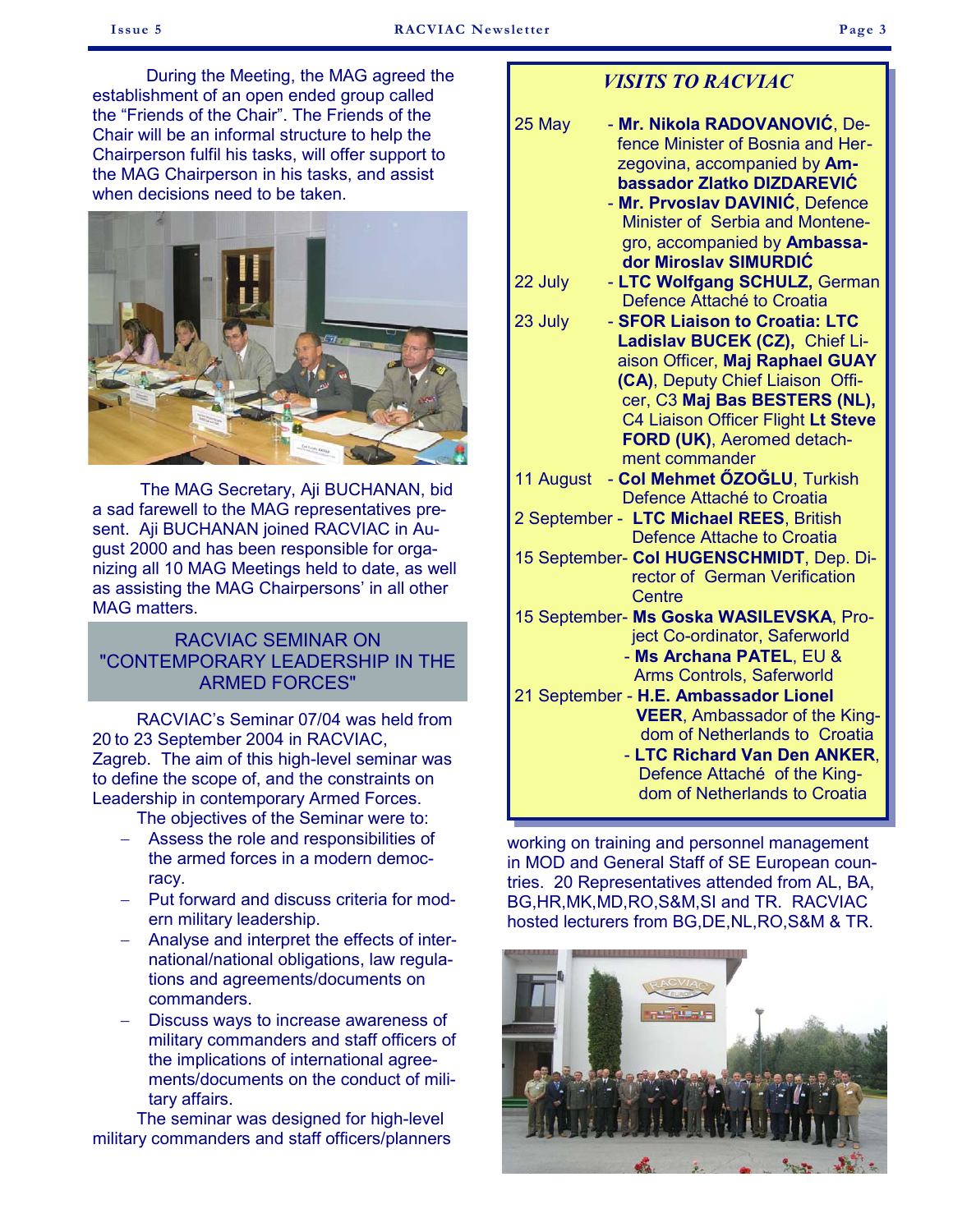## *AMBASSADOR PREMOŽE'S ADDRESS TO THE 10TH MAG MEETING PARTICIPANTS*

 *I consider the 10th MAG Meeting as an important part of the preparation of the upcoming Stability Pact Regional Table /Working Table III meetings in Skopje on 18 – 19 November 2004. In this context, I would like to reiterate the continued Stability Pact support for RACVIAC. This was again confirmed at the last WT III meeting in Portorož where RACVIAC's central role as a facilitator of regional cooperation on politicomilitary issues was again highlighted, as well as during the visit of the Special Coordinator Dr. Busek to Zagreb last week. Let me assure you that Dr. Busek will not forget to mention RAC-VIAC's contribution to the stabilisation of South Eastern Europe during his meeting with the Secretary General of NATO in the middle of this week.* 

 *Today, RACVIAC is a broadly recognized "institution" in the SEE region. We should now do everything in order to keep the positive momentum. In this connection I would like to remind you that my country will take over the OSCE Chairmanship as of 1 January 2005. It is now a timely moment to think how to use this opportunity to deepen existing ties and cooperation between OSCE and RACVIAC. The WT III Director, Pieter Verbeek, and his expert Jiri Kalasnikov have already had consultations on this issue with the Director of the OSCE Conflict Prevention Centre, Ambassador Zannier, in Vienna last week. We are happy to be able to say that the OSCE Secretariat and its Conflict Prevention Centre are fully aware of RAC-VIAC's role and are fully ready to cooperate.* 

 *As regards RACVIAC's 2005 activities, I would like to stress that I appreciate that some of our ideas regarding the future "RACVIAC mission" (i.e. defence conversion, SALW, border management and security, democratic control of armed forces) are embodied in the RAC-VIAC Draft Programme for 2005.* 

 *Any discussion on the future role of RAC-VIAC needs to take place in the context of the new security challenges the international community is facing today. Another priority item is regional defence and military cooperation. Here, RACVIAC serves as an excellent platform for discussion on these issues.* 

#### SALW AWARENESS SUPPORT PACK OUTREACH WORKSHOP

 RACVIAC and SEESAC organised a joint seminar in Croatia from 12 to 14 July 2004 entitled "SALW Awareness Support Pack Outreach Workshop". The aim of this seminar was to provide all participants with the capacity to design effective awareness programmes following the SASP (SALW Awareness Support Pack) process, and with a good knowledge of the resources which SASP places at their disposal.

 The seminar included: one day of guest lectures on key components of awareness raising (Needs Assessment and Project Design; Coordination with National Strategies; The Safer Community Plan; Working with Children; SASP Field Test Case Studies; Implementing, Monitoring and Evaluating projects; Working with the Media), and a second day of critical reading made by participants in working groups of SEE-SAC's SALW Awareness Support Pack (SASP 2003) and the accompanying CD ROM; a further capacity building exercise lasting half a day.

 The workshop objectives were to develop capacities of stakeholders to design, implement

and gain funding for SALW **Awareness** projects, to review and develop a consensus for the SEESAC SALW Awareness Support



Pack and to stimulate future SALW awarenessraising activity.

 The participants were NGOs and Ministry of Education officials from BA, HR and S&M who wished to gain capacity in the design of awareness raising programmes. UNDP programme staff were also invited both to share expertise by giving presentations and to build internal capacity on awareness-raising.

#### CHEMICAL WEAPONS CONVENTION SEMINAR

 RACVIAC held its first Chemical Weapons Convention Seminar (CWC) from 17 to 19 May 2004, in co-operation with the Organisation for the Prohibition of Chemical Weapons (OPCW).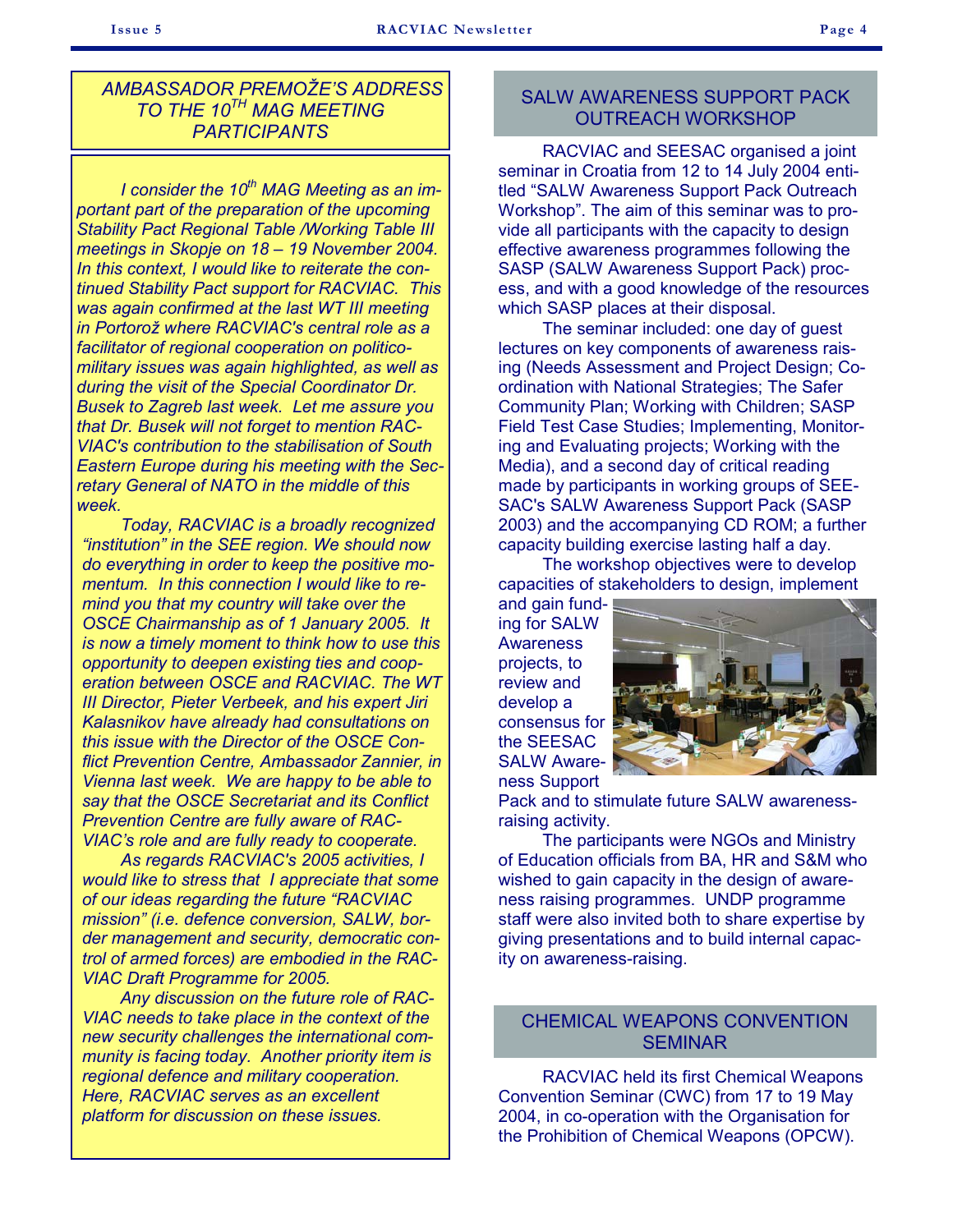The aim of this seminar was focused on both the basic provisions of the CWC and the practical implementation experience for receiving inspections from the Technical Secretariat of OPCW, as well as to provide a platform, where the countries from South Eastern Europe could present their experiences and exchange information on CWC related issues concerning the region.

 20 military and civilian personnel from AL, AT, BA, BG, HR, MK, RO, Sl, S&M and TR attended the Course. The participants, representing MOD/Verification centres, were dealing with CWC issues and were responsible for escorting inspections from the Technical Secretariat of the OPCW. The lecturers came from OPCW, the German Verification Centre, the Swedish CWC - National Authority, and from Albania.

#### ORIENTATION COURSE FOR SITE **COMMANDERS**

 The Course was organized from 19 to 22 July for the commanding personnel of military units from Serbia and Montenegro, Bosnia and Herzegovina and Croatia to inform them about their tasks and responsibilities related to the execution of relevant arms control agreements. The aim of the Course was to provide participants with a comprehensive overview of the relevant ele-



ments of specific arms control documents highlighting best practices and commonly followed rules and procedures regarding the execution of real inspections or evaluation visits. The second and even more prominent purpose of the course was to bring together commanders from the three countries, for the first time since the war ended.

 22 participants took part in the Course from BA (12), HR (5), S&M (5) and 7 lecturers (BA/2,

HR/3 and SM/2) assisted the Course by providing presentations on specific topics. There were no practical activities organized during this first such course, however the participants received a well-prepared commander's briefing on a real unit.

 The Course was to our knowledge the first meeting of unit commanders from the three countries since the war. It was suggested by the participants to have a practical phase included in future course programmes Participants expressed their support to continue with this project in the future organising similar, but longer and more detailed training courses on these specific topics.

 For many of the participants it was the first time they had the opportunity to be outside their country. The visit to Zagreb complemented the second purpose of the course, namely supporting the re-establishment of dialogue and trust

#### AERIAL OBSERVATION COURSE

 The C-7 Aerial Observation Course took place from 29 June to 8 July. The course was conducted in two phases: a theoretical phase in RACVIAC (29 June - 2 July) and a practical phase in the 91 Airbase Pleso (Croatia) and at Sarajevo airport (5 July – 8 July). On 6 July an observation flight took place over the territory of Bosnia and Herzegovina.

 The aim of this course was to train personnel from SEE countries providing them with proper information and practical experience in planning, organizing and executing an Aerial Observation Mission based on the provisions of the Treaty on Open Skies.

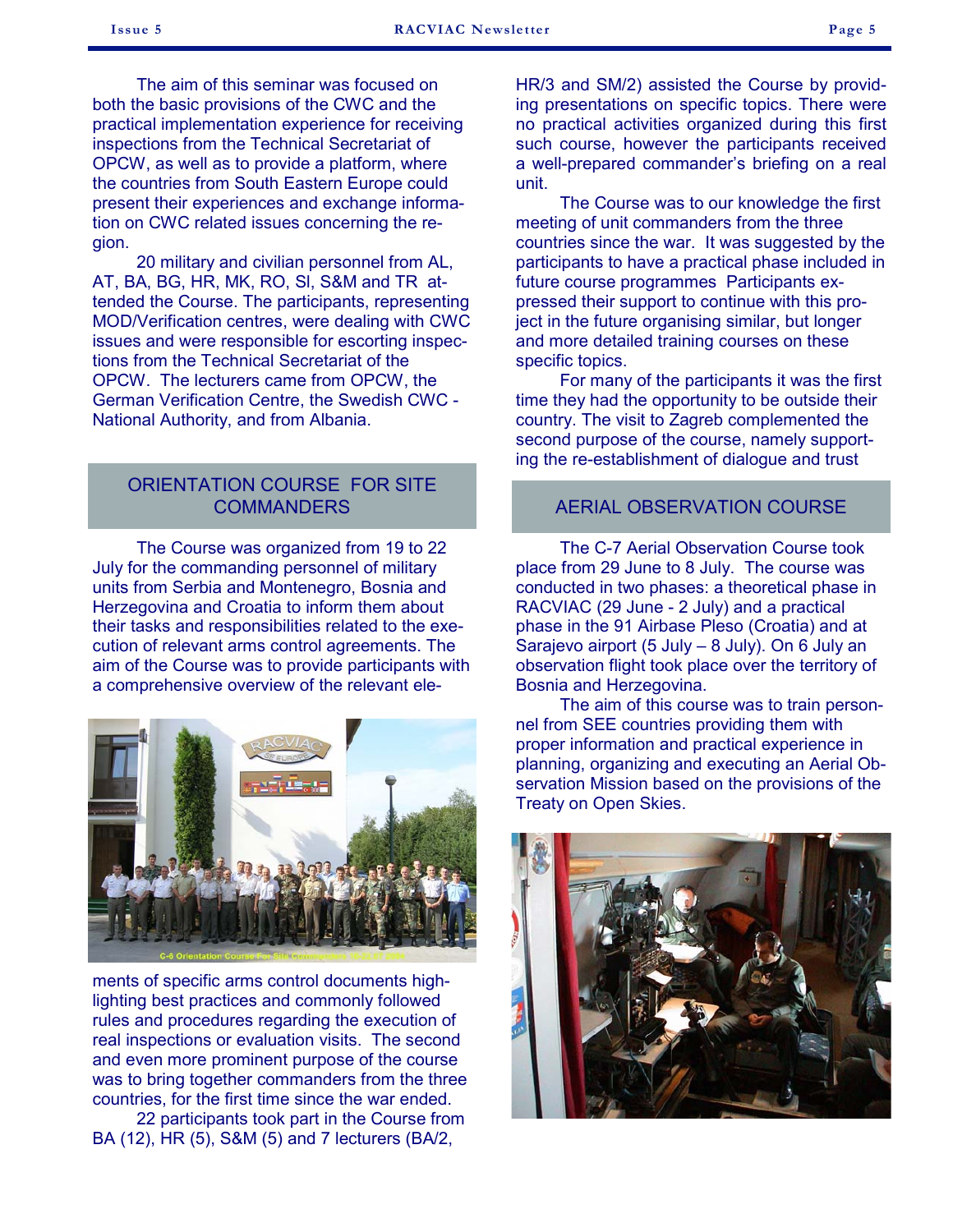The course was organized in close cooperation with the Ministry of Defence of Bosnia and Herzegovina. This course RACVIAC also tried to support Bosnia and Herzegovina in the preparation for the implementation of the Treaty on Open Skies in connection with her receipt of her first passive quota for 2004.

 15 participants representing Ministries of Defence, Verification centres and National Air Traffic Authorities from AL, AT, BA, HR, MK, S&M and Sl attended the Course. RACVIAC hosted 4 lecturers from the Verification Centres of Germany and Bulgaria and the practical part was executed by using an Observation Aircraft provided by Ukraine.

#### JOINT DCAF/RACVIAC SEMINAR ON "LOGISTICAL SUPPORT WORKING GROUP MEETING"/SMART BORDERS

signed for specialists in the relevant field, rather than service leaders, with an educational background in engineering, including IT, and with extensive operational experience in practical border guarding.

 The aim of this Smart Borders project is to ensure that participating services have managers in the areas of communication, IT and surveillance that are able to find out and understand what operational needs exist, and to respond to them by using the specialized technical knowledge of the service's engineers and logistic specialists to elaborate individual projects.

 This first working group meeting was held in Rakitje, 27 to 30 April, and 25 participants from AL, BA,HR,MK and S&M attended.

### THE 4<sup>TH</sup> DEMOBILIZATION AND RETRAINING WORKING GROUP MEETING"

RACVIAC hosted "The 4<sup>th</sup> Demobilization" and Retraining Working Group Meeting" in Rakitje from 21 to 23 June 2004, in coorganization with the Geneva Centre for DCAF. The aim and objectives of the Working Group were to:

- − share experiences and to evaluate progress made by specific countries in the region.
- work toward a regional strategy, which will aim to develop closer ties with relevant international financial institutions (IFI's), in light of urgent financial requirements.

 − Analyze and evaluate individual app roaches and strategies for demobiliza tion, in preparation for more compre hensive DCAF led regional approach is a vis requesting financial aid from IFI's.

The 22 participants, from 8 SEE countries, were military and civilian staff responsible for military human resource policies, including demobilization and retraining, in the 5 Western Balkan Countries. Other representatives came from the following organisations and bodies: BICC, Stability Pact, IOM, OSCE and NATO.

# WORKSHOP ON "THE IMPACT OF DISAS-TER ON THE SECURITY ENVIRONMENT IN SOUTH EASTERN EUROPE (SEE) – RE-The SMART BORDERS project is de-<br>
The SMART BORDERS project is de-

 The Workshop on "The Impact of Disasters on the Security Environment in South Eastern Europe (SEE) – Regional Efforts" with an emphasis on Information Management" was conducted from 3 to 6 May 2004. It was organized in cooperation with the Stability Pact, and in particular by the Executive Secretary of the Disaster Preparedness and Prevention in SEE (SP/DPPI).

 The aim of the workshop was to provide an open forum for discussions regarding Disaster Management, to set the stages in using information management tools and to close them up to users on national, regional and international level. 17 participants took part from AL, AT, BA, HR, MK, RO, S&M, and Sl. Expert input was provided by high-level lecturers from: DPPI/SP for SEE, Austrian MOD/NBC Defence school, European Emergency Number Association (EENA), Swedish Rescue Services Agency (SRSA), Administration for Civil Protection and Disaster Relief of Slovenia, Croatian Ministry of Defence and Turkish General Staff.

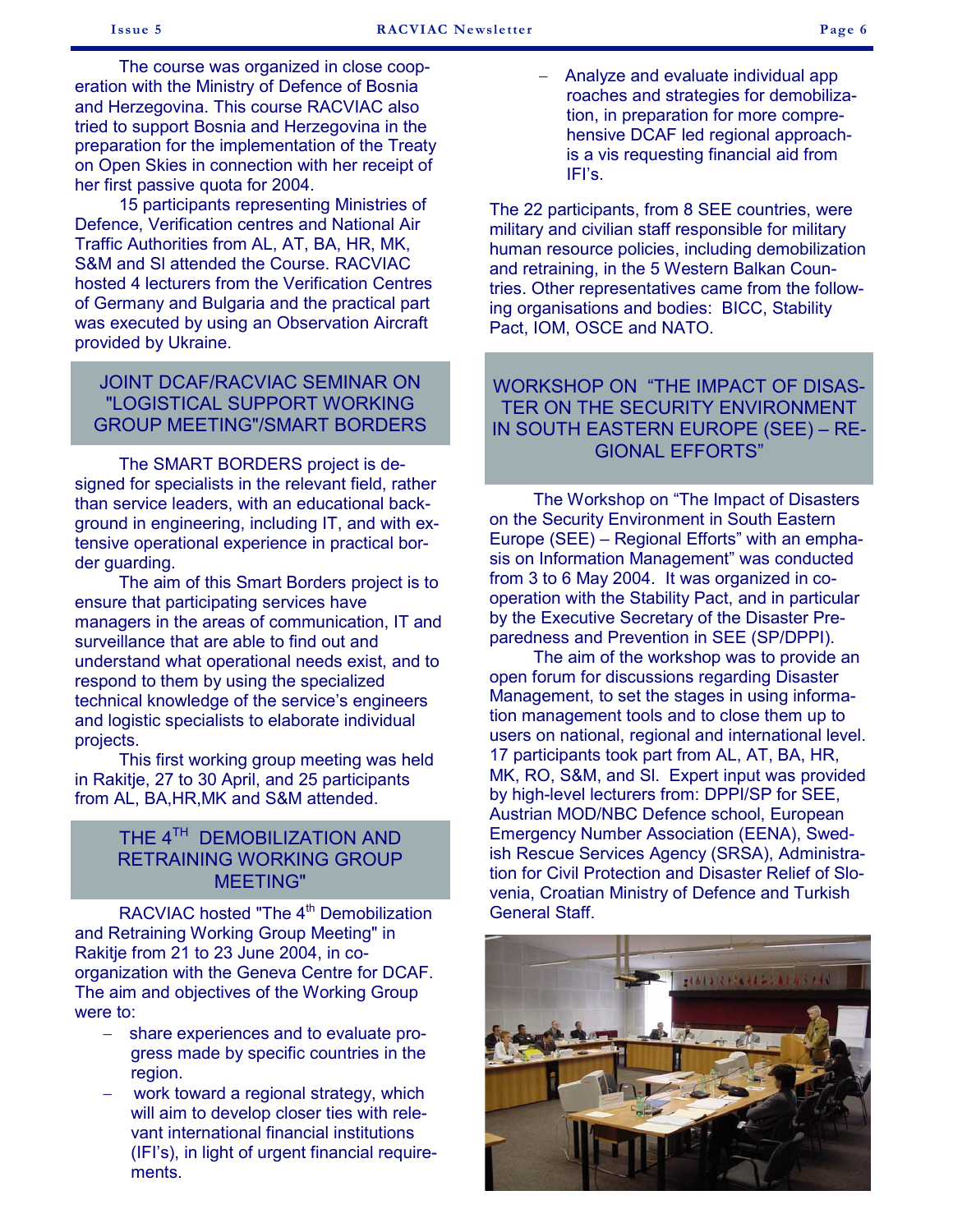#### WORKING TABLE III MEETING OF THE STABILITY PACT

 The last Working Table III Meeting of the Stability Pact took place in Portoroz on 7 June and Brigadier General PUCHER represented RACVIAC. During this meeting the Director, highlighted the results of the  $9<sup>th</sup>$  Multinational Advisory Group of RACVIAC Meeting in Ankara (19-22 April, 2004). He also commented in particular on the seminar on Military-Political Security Issues and the Possibilities for Regional Co-operation in SEE, which took place on 24-27 May 2004, and in which the Defence Ministers of Bosnia and Herzegovina and Serbia and Montenegro attended.

 Following on from the Ministers' visit to RACVIAC, and their statements that one of the biggest challenges facing them was the lack of knowledge of staff members at all levels, the Director emphasized the need to develop expertise at the parliamentary level, better education of staff and a general change of mind-set.

 The Director emphasized the importance of education and training for staff in the administration in SEE. He suggested to checking the feasibility of establishing an interim co-ordinating body regarding training and education of personnel in SEE. The goal should be the development of a network between already existing institutions and develop coherent training curricula.

 The Director expressed his assessment that the improvement of the political and security situation in most parts of SEE might justify a gradual shift in RACVIAC's activities towards a possible " Centre for Regional Cooperation". The centre should deal with a wider range of security sector reform issues, including arms control. With the political and security situation in SEE having significantly changed over the last couple of years, the time seems to be ripe now to discuss a new basis for the future role of RACVIAC.

## SEMINAR ON "MILITARY-POLITICAL SE-CURITY ISSUES AND POSSIBILITIES FOR REGIONAL CO-OPERATION IN SEE"

 The above Seminar took place in RAC-VIAC, Rakitje, from 24-27 May 2004.

The objectives of the seminar were to:

-Evaluate the security processes and the militarypolitical environment in SEE.

-Assess major military-political challenges within

- Highlight the deficiencies of military –political issues and discuss necessary measures that could be taken as well as ways for effective regional cooperation.

- Identify possibilities for cooperation and implementation at the bilateral and regional level.



 22 participants attended from BA, BG, HR, MK, MD, RO, S&M and Sl. The participants were a mixture of Senior ministry staff, Members of Parliament involved in or serving on Defence Committees, as well as journalists dealing with security issues. In addition, it was also our pleasure to host Ambassador Janez PREMOŽE, the Chairman of Working Table III of the Stability Pact.

## *PEOPLE IN RACVIAC*

#### **Hellos:**

#### *Mr Robert NIELEN*

RACVIAC welcomes Mr Robert NIELEN from Germany, who joined RACVIAC on 4 August as the new Chief of Admin & Finance Cell.

#### *Major Barbara BENČIĆ*

Major Barbara BENČIĆ joined RACVIAC as a Planning & Liaison Officer in the P&L Cell. She has a University degree in Psychology and comes from the Human Resources Dept of the Croatian General Staff.

## *Colonel Ibrahim ARSLAN*

Colonel Ibrahim ARSLAN from Turkey, joined RACVIAC in July as the Chief of D&C Div. Before joining us, he worked as a section chief in the Disarmament and International Security Affairs Department of the Turkish General Staff in Ankara.